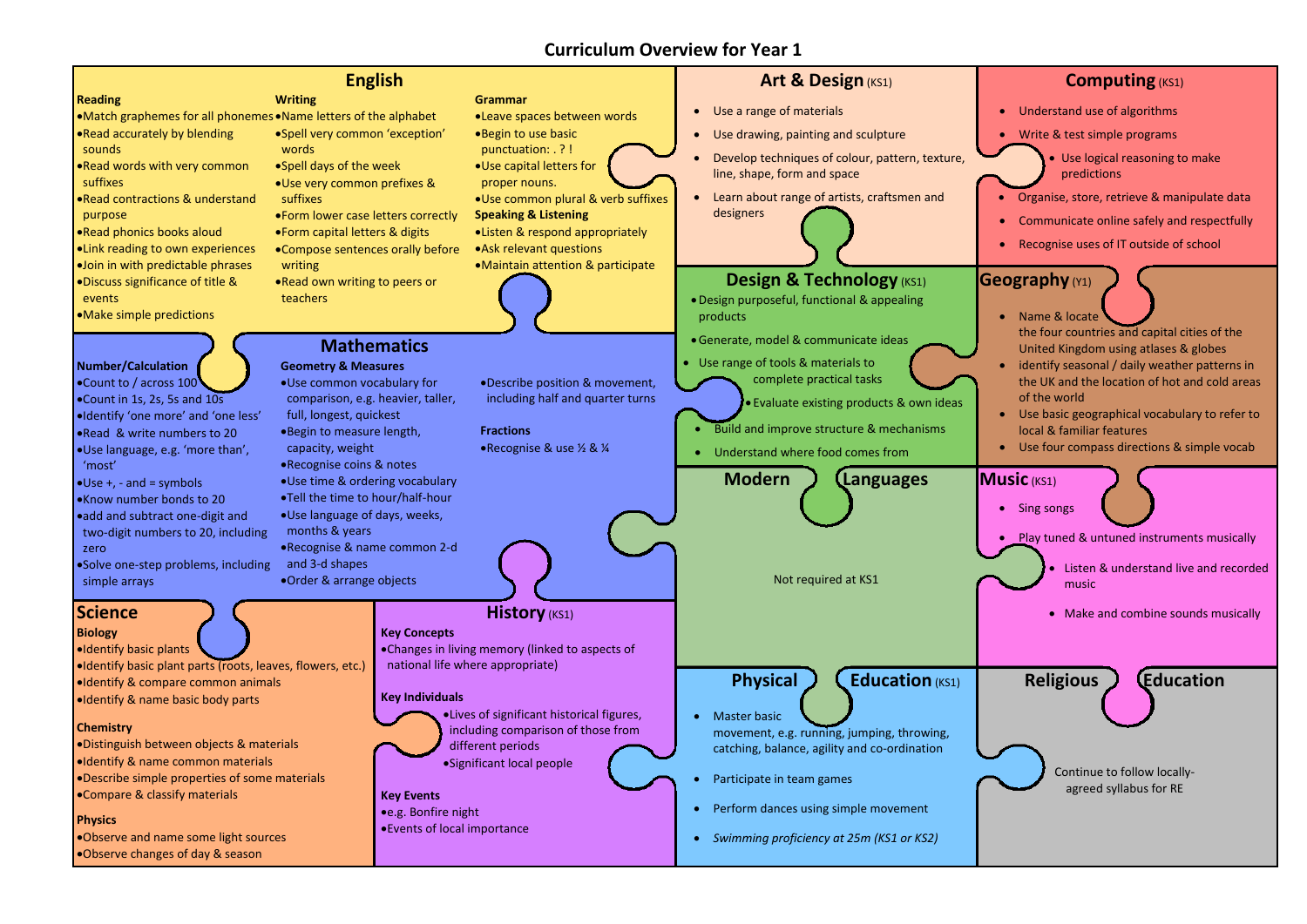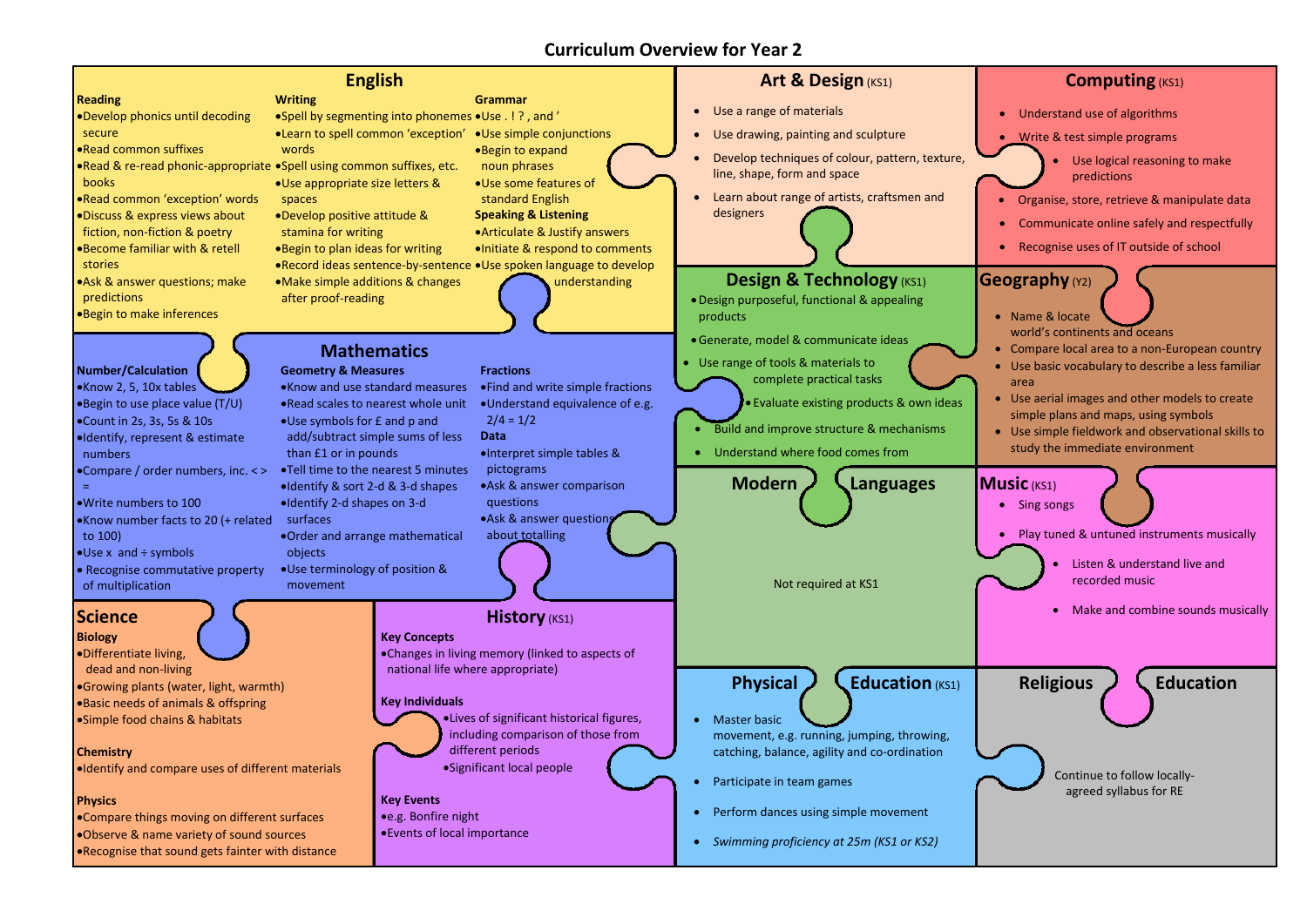**Reading**

words

reading

non-fiction books

Discuss reading with others

### ● Use knowledge to read 'exception' ● Use prefixes & suffixes in spelling .Read range of fiction & non-fiction .Write simple dictated sentences • Use dictionaries to check meaning • Use handwriting joins appropriately pronouns • Prepare poems & plays to perform • Plan to write based on familiar Check own understanding of Draw inferences & make predictions Retrieve & record information from Create simple settings & plot **English Writing** Use dictionary to confirm spellings Use perfect tense forms Rehearse sentences orally for writing Use varied rich vocabulary **Grammar** Use range of conjunctions Use range of nouns & Use time connectives Introduce speech punctuation Know language of clauses **Speaking & Listening** Give structured descriptions **Art & Design (LKS2)**  Use sketchbooks to collect, record and evaluate ideas

### **Design & Technology** (LKS2)

Assess effectiveness of own and

others' writing

**Evaluate existing products and** improve own work

Participate activity in conversation Consider & evaluate different viewpoints

 Improve mastery of techniques such as drawing, painting and sculpture with varied materials

### Learn about great artists, architects & designers

- Learn 3, 4 & 8x tables
- Secure place value to 100
- Mentally add & subtract units, tens or hundreds to numbers of up to 3 digits
- Written column addition & subtraction
- Solve number problems, including multiplication & simple division and missing number problems
- calculations
- Listen & engage
- Ask & answer questions
- Speak in sentences using familiar vocabulary
- Develop appropriate pronunciation
- Show understanding of words & phrases
- Appreciate stories, songs, poems & rhymes
- Broaden vocabulary

- Use research& criteria to develop products which are fit for purpose
- Use annotated sketches and prototypes to explain ideas

Use mechanical systems in own work

Understand seasonality; prepare & cook mainly savoury dishes

### **Modern / Languages** (LKS2)

- Stone Age to Iron Age Britain, including:
- *hunter-gatherers and early farmers* - *Bronze age religion, technology & travel*
	- *Iron age hill forts*

- A local history study, e.g.
	- *A depth study linked to a studied period*
	- *A study over a period of time*
	- *A post-1066 study of a relevant period in local history*

### **Number/Calculation**

- **Physical / Education** (LKS2)
- and throwing in isolation and in combination
- 
- 
- 
- 
- 
- 
- 
- 



## Use commutativity to help

### **Mathematics Geometry & Measures** Measure & calculate with metric measures

- Measure simple perimeter
- Add/subtract using money in context
- Use Roman numerals up to XII;

# tell time

Calculate using simple time problems

- Draw 2-d / Make 3-d shapes
- Identify and use right angles Identify horizontal, vertical,
- perpendicular and parallel lines

### **Fractions & decimals**



- Use & count in tenths
- Recognise, find & write fractions Recognise some equivalent
- fractions Add/subtract fractions up to <1
- Order fractions with common denominator

**Data**

Interpret bar charts & pictograms

### **Science**

### **Biology**

- Plants, incl. parts,
- lifecycle and requirements for life
- Animals: skeletons & nutrition

### **Chemistry**

- Classification of rock types
- Simple understanding of fossilisation

### **Physics**

Sources of light; shadows & reflections Simple forces, including magnetism

### **History**

### **British History (taught chronologically)**

### **Broader History Study**

- Use running, jumping, catching
- Play competitive games, modified as appropriate
- Develop flexibility & control in gym, dance & athletics
- Compare performances to achieve personal bests
- *Swimming proficiency at 25m (KS1 or KS2)*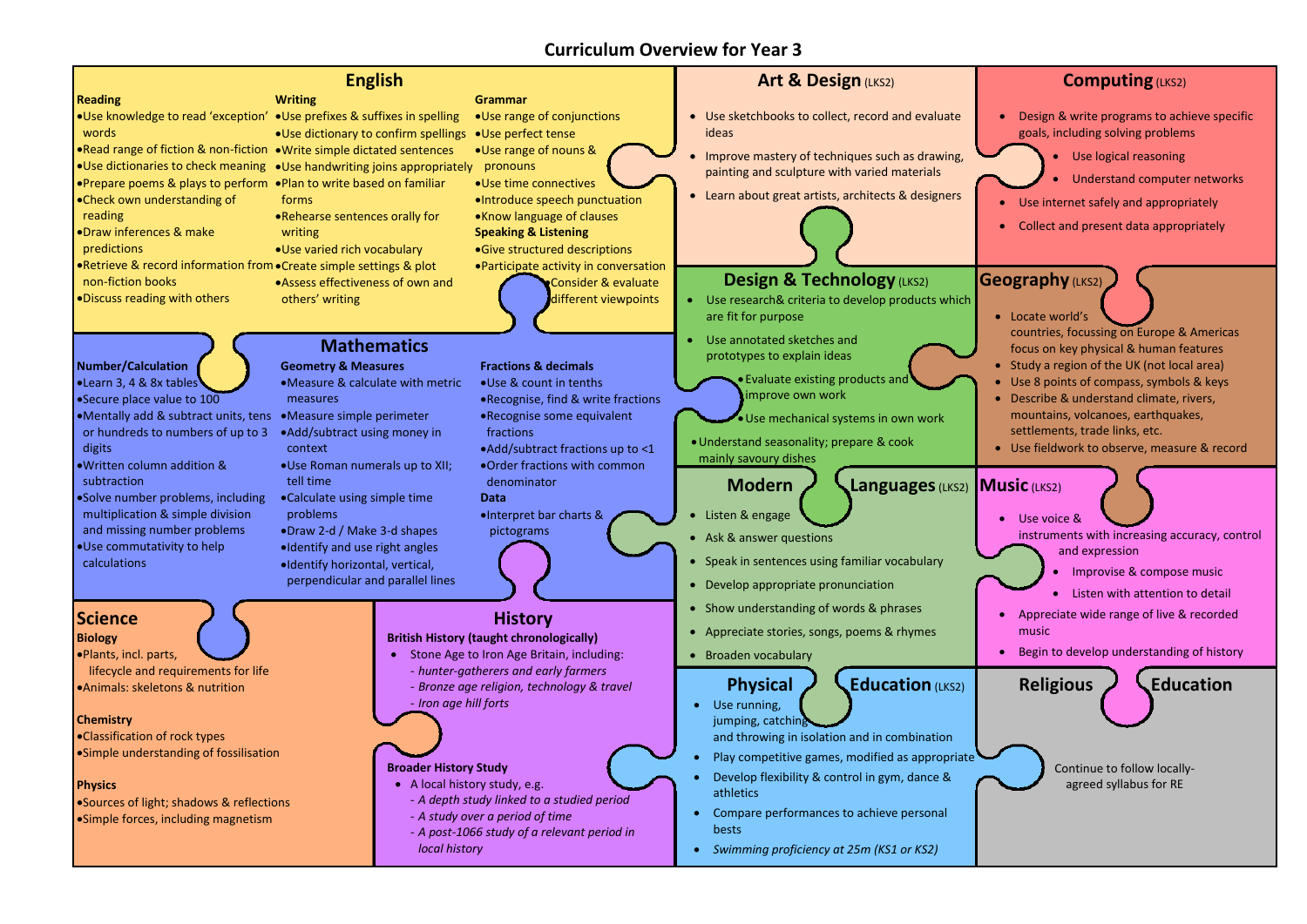### **Reading**

- Secure decoding of unfamiliar words
- Read for a range of purposes
- Retell some stories orally
- Discuss words & phrases that capture the imagination
- Identify themes & conventions
- Retrieve & record information
- Make inferences & justify predictions
- Recognise a variety of forms of poetry
- Identify & summarise ideas
- Use wider range of conjunctions Use perfect tense appropriately
- nouns for clarity
- Use & punctuate direct speech
- Use commas after front adverbials
- **Speaking & Listening**
- Articulate & justify opinions
- Speak audibly in Standard English Gain, maintain & monitor interest of
	- **listeners**

### **English Writing**

- Correctly spell common homophones
- Increase regularity of handwriting Select pronouns and Plan writing based on familiar forms
- Organise writing into paragraphs
- Use simple organisational devices
- Proof-read for spelling & punctuation errors

Evaluate own and others' writing Read own writing aloud

### **Grammar**

• Evaluate existing products and improve own work

- Use sketchbooks to collect, record and evaluate ideas
- Improve mastery of techniques such as drawing, painting and sculpture with varied materials
- Learn about great artists, architects & designers



## **Design & Technology** (LKS2)

- Use research& criteria to develop products which are fit for purpose
- Use annotated sketches and prototypes to explain ideas

Use mechanical systems in own work

 Understand seasonality; prepare & cook mainly savoury dishes

- **Modern J Languages** (LKS2)
- Listen & engage
- Ask & answer questions
- Speak in sentences using familiar vocabulary
- Develop appropriate pronunciation
- Show understanding of words & phrases
- Appreciate stories, songs, poems & rhymes
- Broaden vocabulary

- Sound as vibrations
- Electricity: simple circuits & conductors
- 

- -
- Roman Empire & impact on Britain: - *Julius Caesar's attempted invasion*
	- *Roman Empire & successful invasion*
	- *British resistance, e.g. Boudicca*
	- *Romanisation of Britain*

## **Number/Calculation**

- **Physical J L Education** (LKS2)
- Use running, jumping, catching and throwing in isolation and in combination
- Play competitive games, modified as appropriate
- Develop flexibility & control in gym, dance & athletics
- Compare performances to achieve personal bests
- *Swimming proficiency at 25m (KS1 or KS2)*
- Know all tables to 12 x 12
- Secure place value to 1000
- Use negative whole numbers
- Round numbers to nearest 10, 100 or 1000
- Use Roman numerals to 100 (C)
- Column addition & subtraction up to 4 digits
- Multiply & divide mentally
- Use standard short multiplication

**Mathematics**

**Geometry & Measures**

Compare 2-d shapes, including

quadrilaterals & triangles Find area by counting squares Calculate rectangle perimeters

angles

•Identify symmetry

Use first quadrant coordinates

Introduce simple translations **Data**

Use bar charts, pictograms & line graphs

### **Fractions & decimals**



- Recognise tenths & hundredths
- Identify equivalent fractions
- Add & subtract fractions with
- Estimate & calculate measures Identify acute, obtuse & right common denominators Recognise common equivalents
	- Round decimals to whole numbers

Solve money problems

## **Science**

### **Biology**

- Classify living things
- Digestive system & teeth
- Food chains

### **Chemistry**

- Changes of state
- The water cycle

### **Physics**

### **History**

### **British History (taught chronologically)**

### **Broader History Study**

- Earliest ancient civilisations, i.e.
- *Ancient Sumer;*
- *Indus Valley;*
- *Ancient Egypt; or*
- *Shang Dynasty of Ancient China*

### **Art & Design (LKS2)**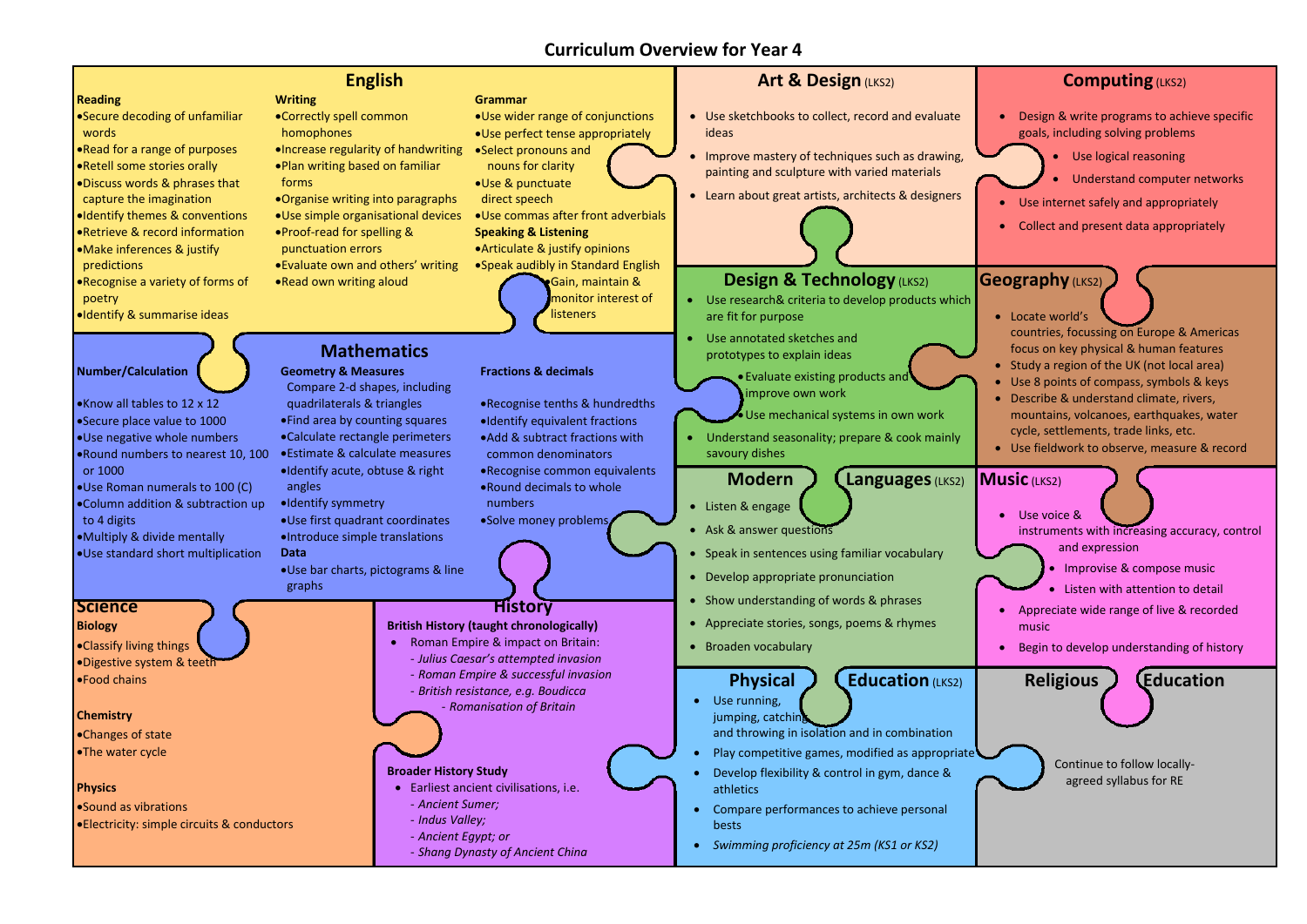**Reading**

words

Discuss authors' use of language Retrieve & present information

from non-fiction texts.

Formal presentations & debates

**Writing**

### • Apply knowledge of morphology & • Secure spelling, inc. homophones, etymology when reading new Reading & discuss a broad range of Legible, fluent handwriting genres & texts Identifying & discussing themes Make recommendations to others Develop character, setting and Learn poetry by heart prefixes, silent letters, etc. Use a thesaurus Plan writing to suit audience & purpose atmosphere in narrative Use expanded noun phrases Use modal & passive verbs Use relative clauses Use commas for clauses Use brackets, dashes & commas for parenthesis **Speaking & Listening** Give well-structured explanations

## **English Grammar**

features

Use consistent appropriate tense

Proof-reading

Perform own compositions

Consider & evaluate different viewpoints Use appropriate register

- Name & locate counties, cities, regions & features of UK
- Understand latitude, longitude, Equator, hemispheres, tropics, polar circles & time zones
- Study a region of Europe, and of the Americas
- Understand biomes, vegetation belts, land use, economic activity, distribution of resources, etc.
- Use 4- and 6-figure grid references on OS maps
- Use fieldwork to record & explain areas

### **Music** (UKS2)

- Use sketchbooks to collect, record, review, revisit & evaluate ideas
- Improve mastery of techniques such as drawing, painting and sculpture with varied materials
- Learn about great artists, architects & designers

## **Design & Technology** (UKS2)

 Use sequences, repetition, inputs, variables and outputs in programs

Detect & correct errors in programs

- Understand uses of networks for collaboration & communication
- Be discerning in evaluating digital content

### **Geography** (UKS2)

- Use research& criteria to develop products which are fit for purpose and aimed at specific groups
- Use annotated sketches, cross-section diagrams & computer-aided design

Analyse & evaluate existing products and improve own work

> • Perform with control & expression solo & in ensembles

Use mechanical & electrical systems in own products, including programming

Cook savoury dishes for a healthy & varied diet

**Modern ) (Languages** (UKS2)

- Anglo-Saxons & Vikings, including:
	- *Roman withdrawal from Britain; Scots invasion* - *Invasions, settlements & kingdoms*
	- *Viking invasions; Danegald*
		- *Edward the Confessor*

 Use running, jumping, catching

## **Number/Calculation**

Secure place value to 1,000,000

Use negative whole numbers in context

- Use Roman numerals to 1000 (M) Use standard written methods for all four operations
- Confidently add & subtract mentally
- Use vocabulary of prime, factor & multiple
- Multiply & divide by powers of ten
- 
- 
- 
- Use square and cube numbers

### **Computing** (UKS2)

• Design & write programs to solve problems



**Mathematics**

**Geometry & Measures**

Convert between different units Calculate perimeter of composite shapes & area of rectangles Estimate volume & capacity

Identify 3-d shapes

Measure & identify angles

·Draw inference & make predictions •Use organisational & presentational •Command of Standard English

- 
- Understand regular polygons Reflect & translate shapes **Data**

Interpret tables & line graphs Solve questions about line graphs

- **Fractions**
	- Compare & order fractions Add & subtract fractions with common denominators, with mixed numbers
- Multiply fractions by units Write decimals as fractions
- Order & round decimal numbers
- Link percentages to

fractions & decimals

- Listen & engage
- Engage in conversations, expressing opinions
- Speak in simple language & be understood
- Develop appropriate pronunciation
- Present ideas & information orally
- Show understanding in simple reading
- Adapt known language to create new ideas
- Describe people, places & things
- Understand basic grammar, e.g. gender

## **Physical ) (Education** (UKS2)

 Improvise & compose using dimensions of music

- Listen to detail and recall aurally
- Use & understand basics of staff notation
- Develop an understanding of the history of music, including great musicians & composers

### **Science**

### **Biology**

- Life cycles of plants
- & animals (inc. mammal, insect, bird, amphibian) Describe changes as humans develop & mature

### **Chemistry**

- Classify materials according to a variety of properties
- Understand mixtures & solutions
- Know about reversible changes; identify irreversible

### **Physics**

- Understand location and interaction of Sun, Earth & Moon
- Introduce gravity, resistance & mechanical forces

## **History**

### **British History (taught chronologically)**

### **Broader History Study**

- Ancient Greece, i.e.
- *A study of Greek life and achievements and their influence on the western world*

### **Art & Design (UKS2)**

and throwing in isolation and in combination

- Play competitive games, applying basic principles
- Develop flexibility & control in gym, dance & athletics
- Take part in Outdoor & Adventurous activities
- Compare performances to achieve personal bests
- *Swimming proficiency at 25m (KS1 or KS2)*





Continue to follow locallyagreed syllabus for RE